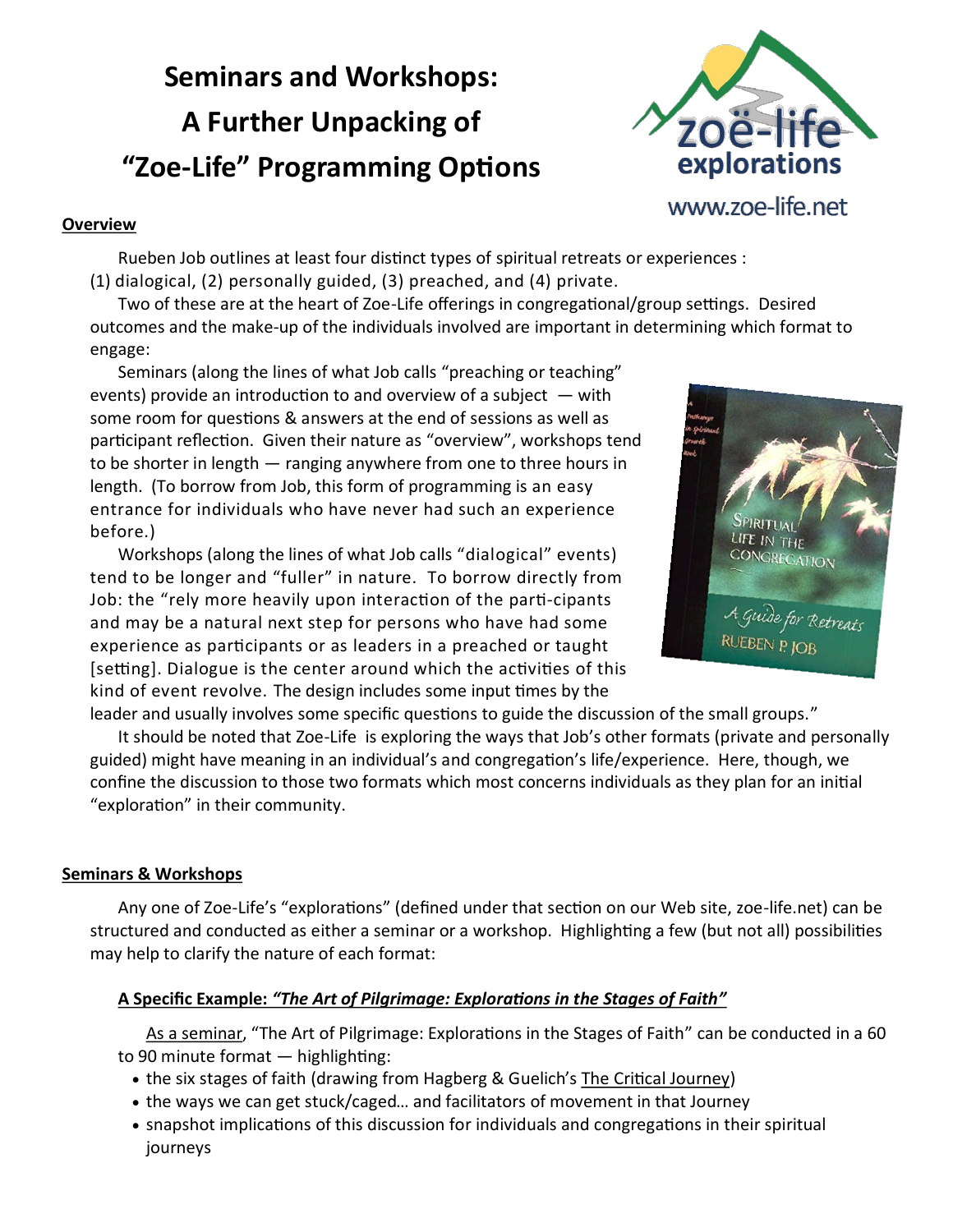As an expanded workshop, this same subject matter is engaged over the course of three to four sessions—covering a full day, a multi-day retreat… or a weekly "study" conducted over several weeks. Extra time and facilitated group dialogue allows individuals to more fully and deeply engage and appropriate their own spiritual stories and journeys — highlighted in the following sample schedule:

## **TITLE**

### Session 1:

- $\Rightarrow$  Introduction to "Stages of Faith" and Hagberg's Critical Journey
- $\Rightarrow$  Individuals begin to reflect on their own spiritual journeys (recalling key spiritual experiences before age 20… and 2 key spiritual events post-age 20)
- $\Rightarrow$  Individuals will be introduced to Hagberg's Spiritual Life Inventory (with intructions to complete it before the next session)

#### Session 2:

- $\Rightarrow$  Introduction to Stages 1-3
- $\Rightarrow$  A discussion of these stages in the lives of others (with a focus on Simon Peter)
- $\Rightarrow$  Individuals will be encouraged to review their experience in these early stages
- $\Rightarrow$  Individuals will begin to engage results/findings from their Spiritual Life Inventories

## Session 3:

- $\Rightarrow$  Introduction to Stages 4-6 (including "the Wall," the Dark Night of the Soul)
- $\Rightarrow$  A discussion of these stages in the lives of others (with a focus on Simon Peter)
- $\Rightarrow$  Individuals will begin to engage the afflictive emotions that can surround risk and threat and change
- $\Rightarrow$  Facilitated discussion, engaging various articles highlighting the Church's failure to assist individuals in these stages

## Session 4:

- $\Rightarrow$  Overview of the "Means of Grace" (the spiritual disciplines) as facilitators of movement in our journeys
- $\Rightarrow$  Engaging "A Suggested Pathway for Proactive Spiritual Formation in the Local Parish", participants will be encouraged to work out their next steps in spiritual formation planning (for themselves and for their parish)

## **Other Examples**

More generally, we might differentiate similar options/possibilities for other Zoe-Life Offerings, including:

- *"A Life of Jesus: Insights for Spiritual Formation" (grounded in gleanings from Holy Land travels and Biblical studies with Dr. Jim Fleming)* 
	- $\Rightarrow$  As a 60-90 minute seminar, there might be a [Seasonal] focus on the Birth Narratives or the Lenten-Holy Week chapters of Jesus' Life — with an eye to the ways that "historical geography" sheds light on matters related to our spiritual formation and growth
	- $\Rightarrow$  Or again, As a 60-90 minute seminar, there might be a focus on Jesus' prayer life  $-$  again, with an eye to the ways that "historical geography" sheds light on matters related to our spiritual formation and growth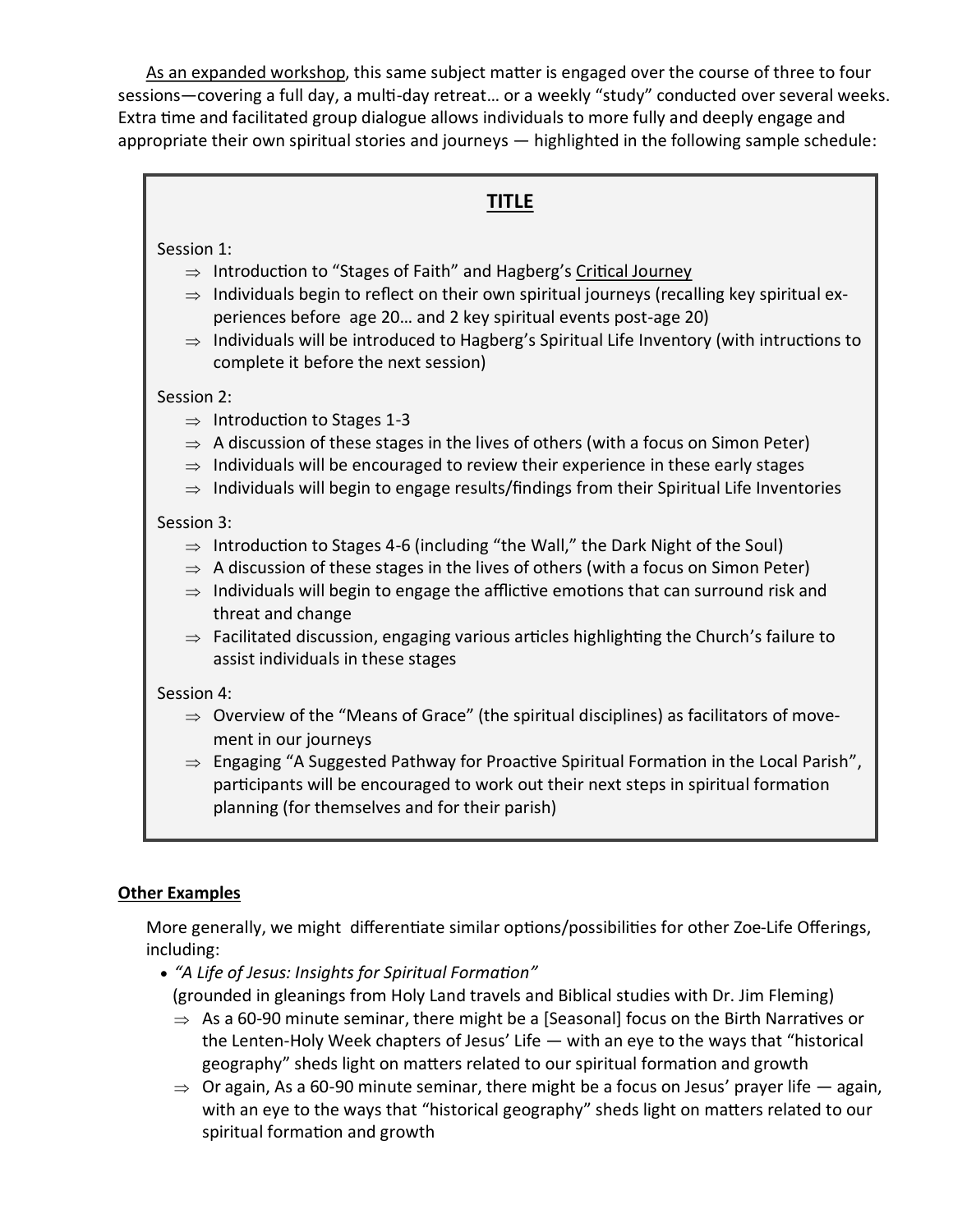- $\Rightarrow$  As a fuller 4-6 session "workshop" (again, covering a full day, a multi-day retreat... or a weekly "study" conducted over several weeks) in which all the "chapters" of Jesus' life are more fully unpacked in a "survey" of his life and teachings
- *"Developing a Rule for Faithful Living"*
	- $\Rightarrow$  As a 60-90 minute seminar, there'd be an unpacking of the meaning/notion of a "Rule" (including its place in Christian, including Methodist, history) as well as the provision of practical handles for crafting a such a rule (in the life and individuals and, even, staffs, and congregations)
	- $\Rightarrow$  As a "workshop" (again, covering a full day, a multi-day retreat... or a weekly "study" conducted over several weeks), there'd be a fuller/deeper engagement of seminar content as well as facilitated opportunities for participants to craft and hone their own "rules for [more] faithful living"
- *Introduction to the Enneagram*
	- $\Rightarrow$  In a 60-90 minute seminar, there'd be an overview of the Enneagram  $-$  including it's history, a general description of the 9 personality types, and acknowledgement of the ways it can be used as a tool for personal and relational renewal
	- $\Rightarrow$  As a "workshop" (again, covering a full day, a multi-day retreat... or a weekly "study" conducted over several weeks), there'd be a fuller/deeper engagement of seminar content — augmented by facilitated group sharing (helpful in distinguishing defaults and stances of each personality style)
- *An Introduction to 12-Step Spirituality*
	- $\Rightarrow$  As a 60-90 minute seminar, there'd be a brief overview of the history of the Twelve Step Movement and their roots in the Bible and Church tradition. Encouragement would be given to individuals seeing the ways each and all of us have addictions… and the ways that the 12-steps provide a viable model of spiritual formation for everyone.
	- $\Rightarrow$  As a "workshop" (again, covering a full day, a multi-day retreat... or a weekly "study" conducted over several weeks), seminar contents would be expanded with facilitated opportunities for participants to more fully experience and "work" the steps.
- *A Survey of the Christian Scriptures*
- (founded in teachings and Crossways materials from Rev. Harry Wendt)
- $\Rightarrow$  60-90 minutes is sufficient to be about a "flyover" of the Old and New Testaments, yielding a view of the fundamental Christian metanarrative of which Christ is the pinnacle and fulfillment.
- $\Rightarrow$  As a fuller "workshop" (again, covering a full day, a multi-day retreat... or a weekly "study" conducted over several weeks), there's time to visit key chapters in this narrative.
- *Holy Habits: A Survey of the Spiritual Disciplines*
	- $\Rightarrow$  As a 60-90 minute seminar, there's time to affirm our spiritual journeys, their "destination," and the role of spiritual disciplines/practices (traditional and not-sotraditional) as "provisions" in this journey.
	- $\Rightarrow$  As a "workshop" (again, covering a full day, a multi-day retreat... or a weekly "study" conducted over several weeks), there's room for a fuller unpacking of these disciplines with facilitated exercises/experiences which enhance participant understandings and praxis.